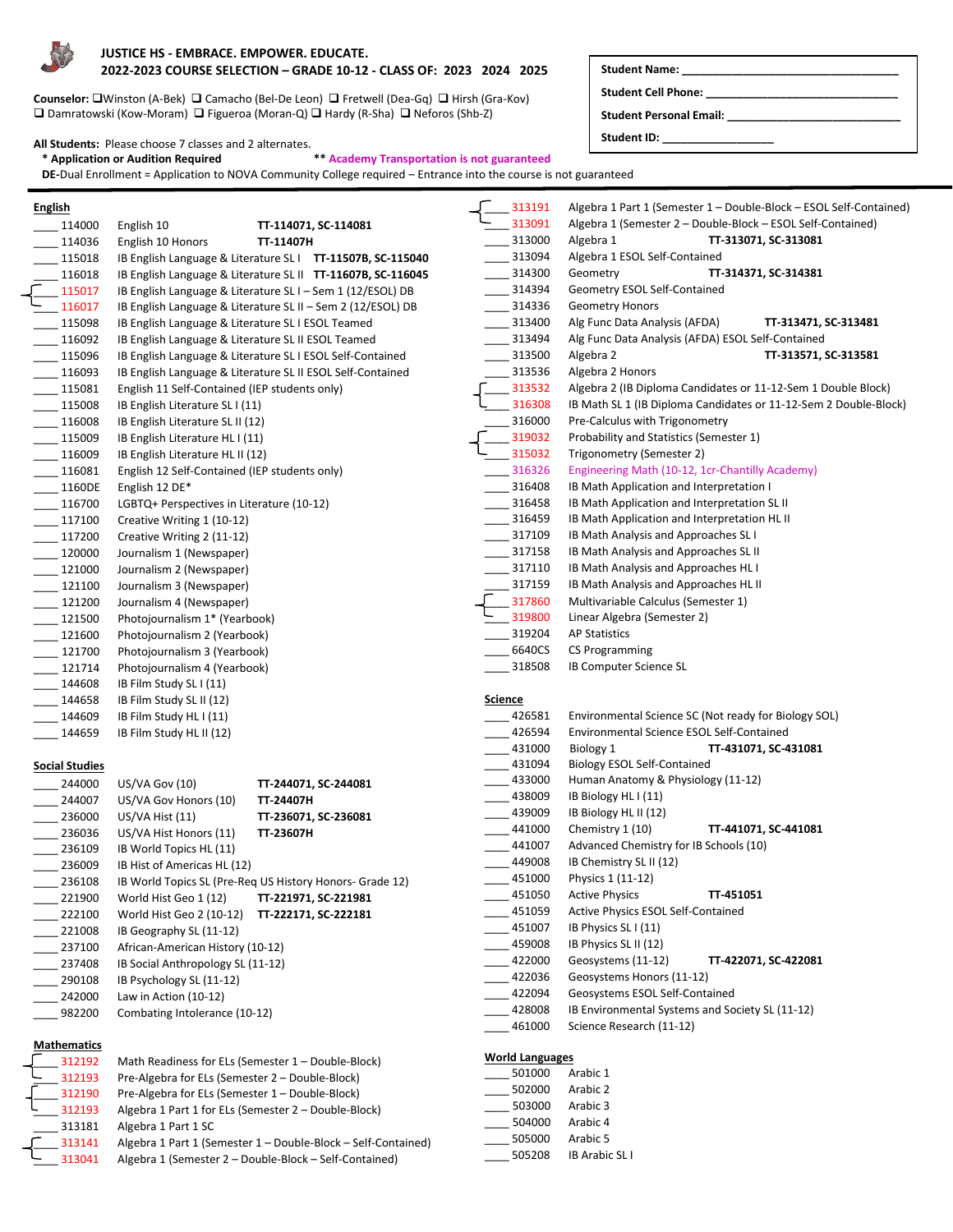| 506208                  | <b>IB Arabic SL II</b>                                                                             |
|-------------------------|----------------------------------------------------------------------------------------------------|
| $-505209$               | <b>IB Arabic HL I</b>                                                                              |
| $- 506209$              | <b>IB Arabic HL II</b>                                                                             |
| 511000                  | French 1                                                                                           |
| $-512000$               | French 2                                                                                           |
| $-513000$               | French 3                                                                                           |
| $-513208$               | IB French SL Ab Intio                                                                              |
| $-514208$               | <b>IB French SLI</b>                                                                               |
| 515208                  | <b>IB French SL II</b>                                                                             |
| $-514209$               | IB French HL I                                                                                     |
| $-515209$               | IB French HL II                                                                                    |
| $-$ 551000              | Spanish 1                                                                                          |
| $-$ 552000              | Spanish 2                                                                                          |
| $-553000$               | Spanish 3                                                                                          |
| $-$ 554000              | Spanish 4                                                                                          |
| $-$ 555000              | Spanish 5                                                                                          |
| 554208                  | IB Spanish SL I                                                                                    |
| $-555208$               | IB Spanish SL II                                                                                   |
| $-554209$               | IB Spanish HL I                                                                                    |
| $-$ 555209              | IB Spanish HL II                                                                                   |
| $-551100$               | Spanish for Heritage Speakers 1                                                                    |
| $-552100$               | Spanish for Heritage Speakers 2                                                                    |
| $- 553100$              | Spanish for Heritage Speakers 3                                                                    |
| $-553208$               | IB Spanish SL Ab Initio                                                                            |
| $-554108$               | IB Spanish Language & Literature SL I                                                              |
| 555108                  | IB Spanish Language & Literature SL II                                                             |
|                         |                                                                                                    |
|                         |                                                                                                    |
| $-554109$               | IB Spanish Language & Literature HL I<br>IB Spanish Language & Literature HL II                    |
| $-555109$               | <b>Chinese 1 (Marshall Academy)</b>                                                                |
| $-581026$<br>$-582026$  | Chinese 2 (Marshall Academy)                                                                       |
| $-583026$               | Chinese 3 (Marshall Academy)                                                                       |
|                         | Chinese 4 (Marshall Academy)                                                                       |
| $-$ 584026<br>$-584208$ | IB Chinese SL I (Marshall Academy)                                                                 |
| 585208                  | IB Chinese SL II (Marshall Academy)                                                                |
| $-584209$               | IB Chinese HL I (Marshall Academy)                                                                 |
|                         | IB Chinese HL II (Marshall Academy)                                                                |
| $-585209$<br>$-587026$  | Korean 1 (Fairfax Academy)                                                                         |
| 587526                  | Korean 2 (Fairfax Academy)                                                                         |
| $-588026$               | Korean 3 (Fairfax Academy)                                                                         |
| $-588526$               | Korean 4 (Fairfax Academy)                                                                         |
| 589026                  | Korean 5 (Fairfax Academy)                                                                         |
| $-598026$               | Vietnamese 1 (Falls Church Academy)                                                                |
| 598126                  | Vietnamese 2 (Falls Church Academy)                                                                |
| 598226                  | Vietnamese 3 (Falls Church Academy)                                                                |
| 598326                  | Vietnamese 4 (Falls Church Academy)                                                                |
| 598426                  | Vietnamese 5 (Falls Church Academy)                                                                |
| 599026                  | American Sign Language 1 (Falls Church Academy)                                                    |
| 599526                  | American Sign Language 2 (Falls Church Academy)                                                    |
| 599726                  | American Sign Language 3 (Falls Church Academy)                                                    |
| 599800<br>599900        | American Sign Language 4 (Falls Church Academy)<br>American Sign Language 5 (Falls Church Academy) |

### **Health & Physical Education**

| 740500 | <b>HPE 10</b>                                     |
|--------|---------------------------------------------------|
| 751000 | Advanced PE 1 (11-12)                             |
| 761000 | Advanced PE 2 (11-12)                             |
| 764011 | Personal Fitness 1 (10-12)                        |
| 764012 | Personal Fitness 2 (11-12)                        |
| 764060 | Fitness Instructor (11-12)                        |
| 763808 | IB Sports, Exercise and Health Sciences SL 1 (11) |
| 980860 | Athletic & Sports Leadership 1 (10-12)            |
| 980855 | Athletic & Sports Leadership 2* (11-12)           |
| 980856 | Athletic & Sports Leadership 3* (12)              |
|        |                                                   |

## **General Electives**

| 612036 |                                           | Econ & Pers Fin Honors TT-61207H, ESOL TT-61209H |
|--------|-------------------------------------------|--------------------------------------------------|
|        | 61209H Econ & Pers Fin Honors ESOL Teamed |                                                  |
| 612081 | Econ & Personal Finance SC                |                                                  |

| 6120SD                     | Self-Directed Econ & Pers Finance (Online)                                |
|----------------------------|---------------------------------------------------------------------------|
| 791311                     | Air Force JROTC 1 (Chantilly Academy)                                     |
| 791611                     | Air Force JROTC 2 (Chantilly Academy)                                     |
| $- 791811$                 | Air Force JROTC 3 (Chantilly Academy)                                     |
| $- 791911$                 | Air Force JROTC 4 (Chantilly Academy)                                     |
| $-906200$                  | Teachers for Tomorrow 1 (11-12 - Edison Academy)                          |
| $\frac{9062DE}{2}$         | Teachers for Tomorrow 1 DE (11-12 - Edison Academy)                       |
| $\frac{907200}{2}$         | Teachers for Tomorrow 2 (12 - Edison Academy)                             |
| ______ 9072DE              | Teachers for Tomorrow 2 DE (12 - Edison Academy)                          |
| 982800                     | AVID (10-12)*                                                             |
| $-980800$                  | Leadership 1*                                                             |
| $-980812$                  | Leadership 2*                                                             |
| $-980813$                  | Leadership 3*                                                             |
| $-980814$                  | Leadership 4*                                                             |
| $-982008$                  | IB Theory of Knowledge (During the day)                                   |
| $-982018$                  | IB Theory of Knowledge (Afterschool-Mondays)                              |
| 982019                     | IB Theory of Knowledge (Afterschool-Wednesdays)                           |
|                            |                                                                           |
|                            | <b>Business &amp; Information Technology</b>                              |
| $\frac{661200}{2}$         | Information Systems (10-12)                                               |
| $-661300$                  | Advanced Info Systems (10-12)                                             |
| $-6642CS$                  | CS Foundations (10-12)                                                    |
| $-630200$                  | Cybersecurity Fundamentals (10-12)                                        |
| $-613508$                  | IB Business & Management SL (11-12)                                       |
| $-630426$                  | Network Admin 1 (10-12, 1cr-Marshall Academy)                             |
| $-6304DE$                  | Network Admin 1 DE (10-12, 1cr-Marshall Academy)                          |
| $\frac{1}{2}$ 630626       | Network Admin 2 (11-12, 1cr-Marshall Academy)                             |
| $-661190$                  | Digital Applications for ELs (10-12)                                      |
| $\frac{1}{2}665128$        | Cloud Computing (11-12, 1cr-Marshall Academy)                             |
| $-6651DU$                  | Cloud Computing DE (11-12, 1cr-Marshall Academy)                          |
| _____ 666028               | Oracle 1 (10-12, 1cr-Edison Academy)                                      |
| $\frac{1}{2}$ 6660DU       | Oracle 1 DE (10-12, 1cr-Edison Academy)                                   |
| $\frac{1}{2}666228$        | Oracle 2 (11-12, 1cr-Edison Academy)                                      |
| $-6662DU$                  | Oracle 2 DE (11-12, 1cr-Edison Academy)                                   |
| $\frac{840026}{ }$         | <b>Game Design and Development (Fairfax Academy)</b>                      |
|                            | 254232 (S1) / 854332 (S2) Cisco 1A/1B (1cr-Marshall Academy)              |
|                            | 8542DU (S1) / 8543DU (S2) Cisco 1A DE /1B DE (1cr-Marshall Academy)       |
|                            | 854432 (S1) / 854532 (S2) Cisco 2A/2B (1cr-Marshall Academy)              |
|                            | _____ 8544DU (S1) / 8545DU (S2) Cisco 2A DE /2B DE (1cr-Marshall Academy) |
| 2862826                    | Comp Systems Tech 1 (10-12, 1cr-Marshall Academy)                         |
|                            | ____ 862927/8629PH Comp Sys Tech 2 A+ (11-12, 2cr-Marshall Academy)       |
|                            | 8629DE/8629PH Comp Sys Tech 2 A+ DE (11-12,2cr-Marshall Academy)          |
|                            | 863026 Security + Capstone (12, 1cr-Marshall Academy)                     |
|                            |                                                                           |
| <b>Marketing</b><br>812000 |                                                                           |
| 812526                     | Marketing (10-12)<br>Social Media Marketing (10-12, 1cr-Fairfax Academy)  |
|                            | Marketing Management (11-12, 1cr-Fair Oaks Mall)                          |
| 813223<br>814523           | Fashion Mktg 2 (11-12, PreReq Mktg, 1cr-Fair Oaks Mall)                   |
| 813000                     | Advanced Marketing (11-12)                                                |
|                            |                                                                           |

- \_\_\_\_ 817500 Sports & Entertainment Marketing (10-12)
- \_\_\_\_ 817700 Sports & Entertain Mgmt (11-12, PreReq Sports Mktg)
- \_\_\_\_ 909300 Entrepreneurship 1 (11-12)
- \_\_\_\_ 9093DE Entrepreneurship 1 DE\* (11-12)
- \_\_\_\_ 909400 Entrepreneurship 2 (12)
- \_\_\_\_ 9094DE Entrepreneurship 2 DE\* (12)
- \_\_\_\_ 984200 Internship (10-12)

## **Fashion Design**

- \_\_\_\_ 828027/8280PH Fashion Careers 1 (2cr-Fairfax Academy)
- \_\_\_\_ 828127/8281PH Fashion Careers 2 (2cr-Fairfax Academy)

### **Technology & Engineering Education**

| 843500 | <b>STEM Design</b>                                               |
|--------|------------------------------------------------------------------|
| 840500 | STEM Pre-Engineer (10-12, PreReg STEM Design)*                   |
| 842560 | Engineering Sys 1 (10-12, PreReg STEM Eng, 1cr-Marshall Academy) |
| 842760 | Engineering Systems 2 (11-12, 1cr-Marshall Academy)              |
| 845060 | STEM Engineering (10-12, PreReg STEM Design)*                    |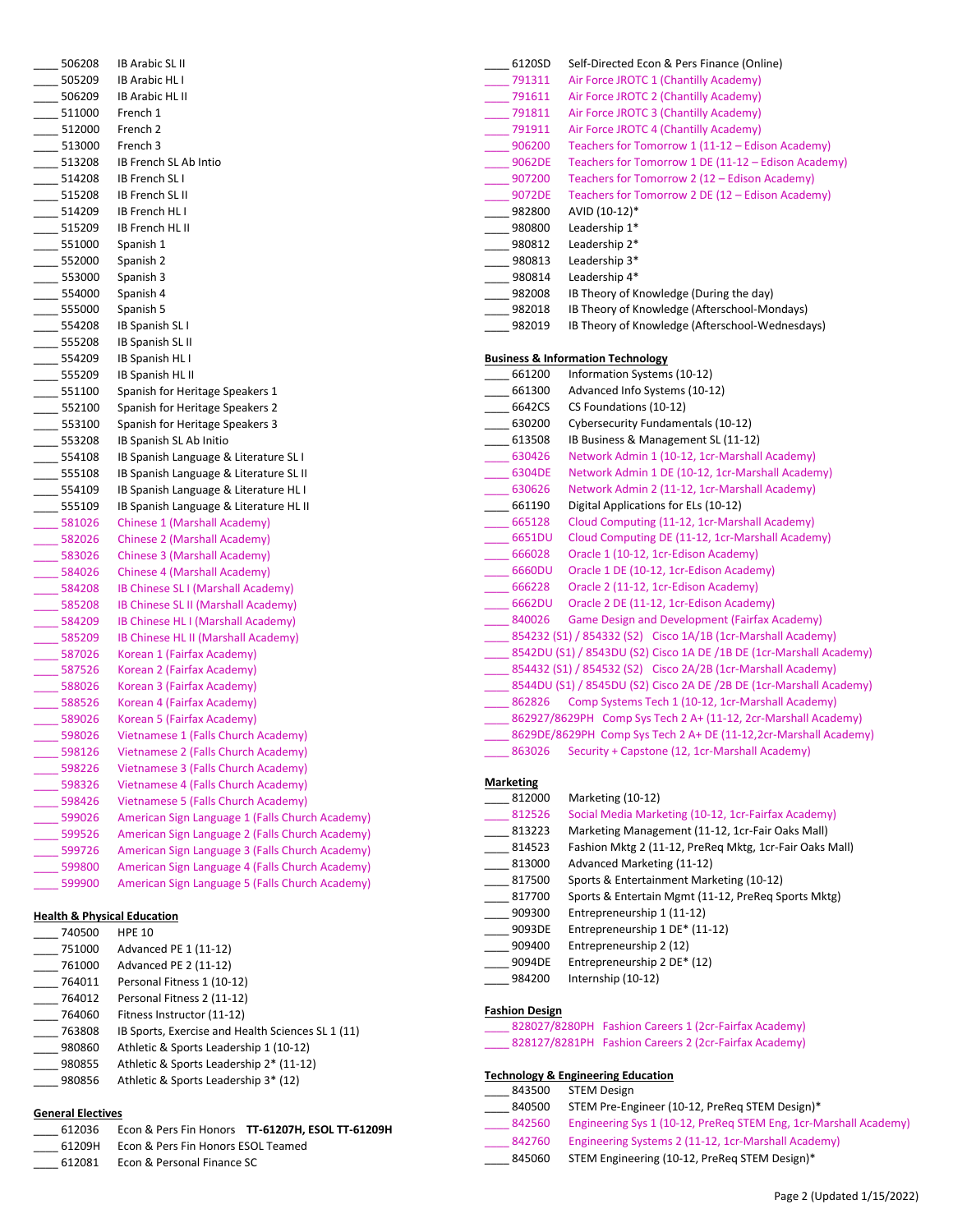| 845360            | STEM Advanced Engineering (11-12, PreReq STEM Eng)*                      | 919751<br>Jewelry 1                                                         |                      |
|-------------------|--------------------------------------------------------------------------|-----------------------------------------------------------------------------|----------------------|
| 854760            | Robotics Systems 1 (10-12, 1cr-Marshall Academy)                         | 919752<br>Jewelry 2                                                         |                      |
| 855860            | Robotics Systems 2 (11-12, 1cr-Marshall Academy)                         | 914908<br><b>IB Visual Arts SLI</b>                                         |                      |
|                   |                                                                          | 915108<br><b>IB Visual Arts SL II</b>                                       |                      |
| Music             |                                                                          | 914909<br><b>IB Visual Arts HLI</b>                                         |                      |
| 921415            | Music Sampler for ELs (10-12)                                            | 915109<br><b>IB Visual Arts HL II</b>                                       |                      |
| 923215            | <b>Beginning Concert Band</b>                                            |                                                                             |                      |
| 923315            | Intermediate Concert Band                                                | <b>Family &amp; Consumer Sciences</b>                                       |                      |
| 923415            | Symphonic Band                                                           | 827527/8275PH Culinary Arts 1 (2cr-Ma                                       |                      |
| 923416            | Wind Ensemble                                                            | _ 827627/8276PH Culinary Arts 2 (2cr-Ma                                     |                      |
| 923815            | Concert Orchestra                                                        | <b>Culinary Operations (1cr-Pre-F</b><br>$-827426$                          |                      |
| 923915            | Symphonic Orchestra                                                      | 827926<br>Pastry Arts (1cr-Pre-Req Culina                                   |                      |
| 923916            | Chamber Orchestra                                                        | 828527/8285PH Early Child Careers 1 (1                                      |                      |
| 924515            | Guitar 1                                                                 | _____ 8285DE/8285PH Early Child Careers 1 DI                                |                      |
| 924516            | Guitar 2                                                                 | _____ 828627/8286PH    Early Child Careers 2 (1)                            |                      |
| 924517            | Guitar 3                                                                 | 8286DE/8286PH Early Child Careers 2 (1                                      |                      |
| 924518            | <b>Guitar Ensemble</b>                                                   |                                                                             |                      |
| 926016            | <b>Concert Chorus</b>                                                    | <b>Health &amp; Medical Sciences</b>                                        |                      |
| 926017            | <b>Basso Chorus</b>                                                      | 911 Dispatch (10-12, 1cr-West<br>833726                                     |                      |
| 928915            | Select Vocal Ensemble                                                    | 834460<br><b>Biotechnology Foundations (1</b>                               |                      |
| 928916            | Select Ensemble                                                          |                                                                             |                      |
|                   | 922527/9225PH Music & Computer Tech 1 (11-12, 2cr-Fairfax Academy)       | 832827/8328PH Dental Careers 1 (11-12<br>Explore Lang of Med strongly encou |                      |
|                   | 922627/9226PH Music & Computer Tech 2 (12, 2cr-Fairfax Academy)          | 832927/8329PH Dental Careers 2 (12, 2                                       |                      |
|                   |                                                                          |                                                                             |                      |
| <u>Theater</u>    |                                                                          | 833326<br><b>Emergency Medical Tech 1 (1)</b>                               |                      |
| 141000            | Theatre 1                                                                | 8333DE<br><b>Emergency Medical Tech 1 DE</b>                                |                      |
| 142000            | Theatre 2                                                                | Must be 16 by August 21, 2022<br>$\bullet$                                  |                      |
| 143000            | Theatre 3                                                                | Explore Health Science/Explore Lang<br>٠                                    |                      |
| 144000            | Theatre 4                                                                | 833426<br><b>Emergency Medical Tech 2 (12</b>                               |                      |
| 143511            | <b>Technical Theatre 1</b>                                               | 8334DE<br><b>Emergency Medical Tech 2 DE</b>                                |                      |
| 143512            | <b>Technical Theatre 2</b>                                               | Must be 16 by August 21, 2022<br>$\bullet$                                  |                      |
| 143513            | <b>Technical Theatre 3</b>                                               |                                                                             |                      |
| 143514            | <b>Technical Theatre 4</b>                                               | 830226 (S1) / 838326 (S1) (10-12, 1cr-Fal                                   |                      |
| 143008            | IB Theatre SL 1                                                          | F Exploring Health Sciences S1                                              |                      |
| 144008            | <b>IB Theatre SL 2</b>                                                   | L Exploring Language of Medicir                                             |                      |
| 143009            | <b>IB Theatre HLI</b>                                                    | 870527 (S1) / 870627 (S2) Firefighting (1                                   |                      |
| 144009            | IB Theatre HL 2                                                          | Must be 16 by August 21, 2022                                               |                      |
| 144026            | Acting Methods (10-12, 1cr-Fairfax Academy)                              | Must have parental consent<br>$\bullet$                                     |                      |
|                   | 144027/1440PH Adv. Acting Methods (11-12, 2cr-Fairfax Academy)           | Must meet min standard on Candido<br>$\bullet$                              |                      |
| 143026            | Music Theatre Wkshp (10-12, PreReq Theatre 1, 1cr-Fairfax Acad)          | Parent/Student must attend Oriento                                          |                      |
|                   | 145027/1450PH Adv Musical Theatre (11-12, 2cr-Fairfax Academy)           | EMT 1 and EMT 2 are strongly encor<br>٠                                     |                      |
|                   | 142627/1450PH Adv Studies in Theatre Topics (11-12, 2cr-Fairfax Academy) | Meets one full school day                                                   |                      |
|                   |                                                                          | 833827/8338PH                                                               | <b>Health Inform</b> |
| Dance             |                                                                          | 835526 (S1) / 835626 (S2) Intro to Nursi                                    |                      |
|                   | 931126 Academy Dance 1 (10-12, 1cr-Fairfax Academy)                      | Explore Health Science and Explore I<br>$\bullet$                           |                      |
|                   | 931326 Academy Dance 2 (10-12, 1cr-Fairfax Academy)                      | 834526 (S1) / 834626 (S2) Med Asst 1-2                                      |                      |
|                   | 931527/111111 Academy Dance 3 (11-12, 2cr-Fairfax Academy)               | • Explore Health Science and Explore I                                      |                      |
|                   | 931927/111111 Academy Dance 4 (12, 2cr-Fairfax Academy)                  | 838826 (S1) / 838926 (S2) Med Code & I                                      |                      |
|                   | 932126 Broadway Theatre Dance (10-12, 1cr-Fairfax Academy)               | 830327/8303PH Patient Care (12, 2cr-Pl                                      |                      |
|                   | 932326 Hip Hop Dance (10-12, 1cr-Fairfax Academy)                        | Pre-Requisite: Introduction to Nursir<br>$\bullet$                          |                      |
|                   |                                                                          | Pre-Requisite: Passed Certified Nurs.                                       |                      |
| <b>Visual Art</b> |                                                                          | 830527<br><b>Pharmacy Technician 1</b>                                      |                      |
| 912000            | Studio Art 1                                                             | 830627/8306PH Pharmacy Technician 2                                         |                      |
| 913000            | Studio Art 2                                                             |                                                                             |                      |
| 914000            | Studio Art 3                                                             | 836527/8365PH Phys/Occupational The                                         |                      |
| 914700            | Studio Art 4                                                             | 8365DE/8365PH Phys/Occupational The                                         |                      |
| 917560            | Ceramics 1                                                               | • Biology, Explore Health Science, Exp                                      |                      |
| 917660            | Ceramics 2                                                               | 836627/8366PH Phys/Occupational The                                         |                      |
| 919713            | Ceramics 3                                                               |                                                                             |                      |
| 919714            | Ceramics 4                                                               | 025020/0250DH/0250DL Dractical Nurgin                                       |                      |

| 912000 | Studio Art 1  |
|--------|---------------|
| 913000 | Studio Art 2  |
| 914000 | Studio Art 3  |
| 914700 | Studio Art 4  |
| 917560 | Ceramics 1    |
| 917660 | Ceramics 2    |
| 919713 | Ceramics 3    |
| 919714 | Ceramics 4    |
| 918011 | Digital Art 1 |
| 918111 | Digital Art 2 |
| 918211 | Digital Art 3 |
| 919311 | Photography 1 |
| 919411 | Photography 2 |
| 919511 | Photography 3 |
| 919914 | Photography 4 |
|        |               |

| <b>Family &amp; Consumer Sciences</b>          |                                                                                         |
|------------------------------------------------|-----------------------------------------------------------------------------------------|
|                                                | 827527/8275PH Culinary Arts 1 (2cr-Marshal Academy)                                     |
|                                                | 827627/8276PH Culinary Arts 2 (2cr-Marshall Academy)                                    |
|                                                | 827426 Culinary Operations (1cr-Pre-Reg Culinary 2-Marshall Academy)                    |
|                                                | 827926 Pastry Arts (1cr-Pre-Req Culinary 2-Marshall Academy)                            |
|                                                | 828527/8285PH Early Child Careers 1 (11-12, 2cr-West Po Academy)                        |
|                                                | 8285DE/8285PH Early Child Careers 1 DE (11-12, 2cr-West Po Academy)                     |
|                                                | 828627/8286PH Early Child Careers 2 (12, 2cr-West Po Academy)                           |
|                                                | 8286DE/8286PH Early Child Careers 2 (12, 2cr-West Po Academy)                           |
|                                                |                                                                                         |
| <b>Health &amp; Medical Sciences</b><br>833726 | 911 Dispatch (10-12, 1cr-West Po Academy)                                               |
| 834460                                         | Biotechnology Foundations (11-12, 1cr-Falls Church Academy)                             |
|                                                |                                                                                         |
|                                                | 832827/8328PH Dental Careers 1 (11-12, 2cr-Falls Church Academy)                        |
|                                                | Explore Lang of Med strongly encouraged as Pre-requisite                                |
|                                                | 832927/8329PH Dental Careers 2 (12, 2cr-Falls Church Academy)                           |
|                                                |                                                                                         |
| 833326                                         | Emergency Medical Tech 1 (11-12, 1cr-Falls Church Academy)                              |
| 8333DE                                         | Emergency Medical Tech 1 DE (11-12, 1cr-Falls Church Academy)                           |
| ٠                                              | Must be 16 by August 21, 2022                                                           |
| ٠                                              | Explore Health Science/Explore Lang Med strongly encouraged as Pre-requisite            |
| 833426                                         | Emergency Medical Tech 2 (12, 1cr-Falls Church Academy)                                 |
| 8334DE                                         | Emergency Medical Tech 2 DE (12, 1cr-Falls Church Academy)                              |
| ٠                                              | Must be 16 by August 21, 2022                                                           |
|                                                | 830226 (S1) / 838326 (S1) (10-12, 1cr-Falls Church Academy)                             |
|                                                | <b>Exploring Health Sciences S1</b>                                                     |
|                                                | Exploring Language of Medicine S2                                                       |
|                                                |                                                                                         |
|                                                | 870527 (S1) / 870627 (S2) Firefighting (12-Fire Academy)                                |
| ٠<br>٠                                         | Must be 16 by August 21, 2022                                                           |
| ٠                                              | Must have parental consent<br>Must meet min standard on Candidate Physical Ability Test |
| ٠                                              | Parent/Student must attend Orientation session                                          |
|                                                | EMT 1 and EMT 2 are strongly encouraged as Pre-requisite                                |
|                                                | Meets one full school day                                                               |
| 833827/8338PH                                  | Health Informatics (10-12, 2cr-Falls Church Acad)                                       |
|                                                | 835526 (S1) / 835626 (S2) Intro to Nursing 1-2 (11-12, 1cr-Plum Center)                 |
|                                                | Explore Health Science and Explore Lang Med are strongly encouraged                     |
|                                                | 834526 (S1) / 834626 (S2) Med Asst 1-2 (11-12, 1cr-Falls Church Academy)                |
|                                                | Explore Health Science and Explore Lang Med are strongly encouraged                     |
|                                                | 838826 (S1) / 838926 (S2) Med Code & Bill (10-12, 1cr-Falls Church Academy)             |
|                                                | 830327/8303PH Patient Care (12, 2cr-Plum Center)                                        |
|                                                | Pre-Requisite: Introduction to Nursing 1 and 2                                          |
|                                                | Pre-Requisite: Passed Certified Nursing Assistant certification                         |
|                                                |                                                                                         |
| 830527                                         | Pharmacy Technician 1 (11-12, 1cr-Falls Church Academy)                                 |
|                                                | 830627/8306PH Pharmacy Technician 2 (12, 2cr-Falls Church Academy)                      |
|                                                |                                                                                         |
|                                                | 836527/8365PH Phys/Occupational Therapy 1 (11-12, 2cr West Po Academy)                  |
|                                                | 8365DE/8365PH Phys/Occupational Therapy 1 DE (12, 2cr-West Po Academy)                  |
|                                                | Biology, Explore Health Science, Explore Lang Med strongly encouraged Pre-req           |
|                                                | 836627/8366PH Phys/Occupational Therapy 2 (12, 2cr-West Po Academy)                     |
|                                                | 835829/8358PH/8358PI Practical Nursing Cohort (12, Plum Center)                         |
|                                                | Must be 18 by Jan 1 to do Clinicals                                                     |
|                                                | Meets one full school day (student must have room in schedule)                          |
|                                                | Practical Nursing License-Board Certified Exam                                          |
|                                                | oStudent must have SSN to take exam                                                     |

\_\_\_\_ 835723 Practical Nursing Cohort Summer (12, Plum Center) • *Must take course over the summer prior to Grade 12*